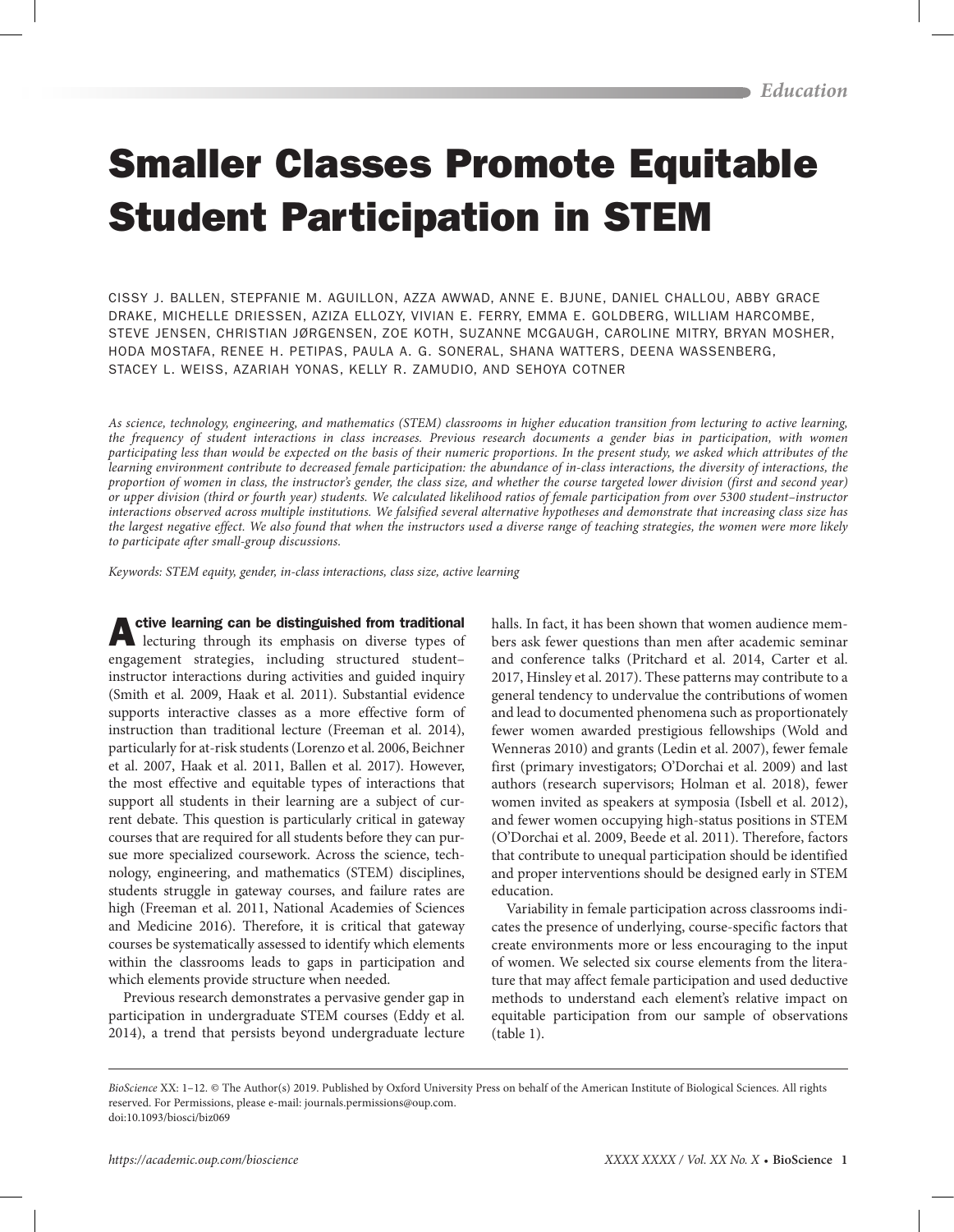| <b>STEM</b> courses.                                             |                                                                                                                                                                                                                                                                  |  |  |
|------------------------------------------------------------------|------------------------------------------------------------------------------------------------------------------------------------------------------------------------------------------------------------------------------------------------------------------|--|--|
| <b>Predictor</b>                                                 | Reasoning: Students may be more comfortable speaking in class                                                                                                                                                                                                    |  |  |
| Abundance of student-instructor<br>interactions per class period | if participation is normalized through many different instances of student–instructor interactions<br>throughout class (Kuh and Hu 2001, Komarraiu et al. 2010).                                                                                                 |  |  |
| Diversity of interactions                                        | if the instructor uses a wide range of teaching strategies, generally involving peer discussions,<br>(e.g., small-group discussions, classroom response systems, think–pair–share) intended to<br>encourage equitable participation (Premo and Cavagnetto 2018). |  |  |
| Instructor gender                                                | if the gender of the instructor matches their own (Crombie et al. 2003, Cotner et al. 2011).                                                                                                                                                                     |  |  |
| Proportion of women in the class                                 | if genders are represented in relatively equitable proportions, so that the underrepresented<br>gender does not feel isolated in the larger social setting (Dahlerup 1988).                                                                                      |  |  |
| Class size                                                       | if they are in a classroom with fewer students (Kokkelenberg et al. 2008, Schanzenbach 2014,<br>Ballen et al. 2018a).                                                                                                                                            |  |  |
| Lower division or upper division                                 | if they are in an upper division course, having cleared the hurdle of the introductory, weed-out<br>courses (Brewer and Smith 2011). Alternatively, students warmed to instructional methods over<br>time, including in-class activities.                        |  |  |

*Table 1. Alternative hypotheses that may explain, in isolation or in combination, equitable in-class participation in* 

We examined how the abundance of interactions, the diversity of interactions, the instructor's gender, the proportion of women in the class, the class size, and the class division affect three specific types of student participation: voluntary responses, when an instructor poses a question and an individual raises their hand to answer without conferring with their peers; group responses, when an instructor poses a question and students have the opportunity to talk to their peers before answering; and total responses, or all student–instructor interactions observed across a class period. A summary of our reasoning for several hypotheses (predictors) for female participation is provided in table 1. We addressed the following research question as it applies across multiple universities: What leads to gendered participation in science classrooms in higher education? We developed a number of alternative hypotheses that might predict why, in some environments, we observe individuals of one gender speaking more than another (table 1).

## Participant and institutional information

We collected student behavioral data from 44 courses across the United States. As part of the creation of this larger collaborative research group, we solicited participation through an existing professional network from instructors who teach majors, nonmajors, or both at a range of institutions. The volunteers represented Bethel University, in Saint Paul, Minnesota; Cornell University, in Ithaca, New York; the University of Minnesota (UNM), in Saint Paul; the University of Puget Sound, in Tacoma, Washington; the American University in Cairo, Egypt; and the University of Bergen, in Norway (table 2). The participating institutions were a convenience sample chosen from a range of institutional types (public and private, large and small) and settings (college towns to large metropolitan areas). During the 2-year study period, approximately 5200 students enrolled in the sampled courses, and observers categorized over 5300 interactions between the instructors and the students We included courses from across STEM fields, including biology, physics, computer science, and chemistry (details in the raw data file in the supplemental material). Demographic information collected by university registrars revealed that, on average, 53.8% of the students in these classes identified as female, but this number ranged from 20.4% to 79.6%, depending on the specific class. All aspects of research were reviewed and approved by each schools' respective institutional review board (Bethel IRB 180,518; Cornell IRB 1,410,005,010; UNM IRB 00000800; University of Puget Sound IRB 1617–006; American University in Cairo 2016– 2017-0012; University of Bergen NSD 46,727).

## Measuring in-class participation

We conducted training sessions of approximately 1 hour for the observers to characterize classroom participation as broad types of interactions that occur over a class period, which were further characterized as either *voluntary responses* or *group responses*. For each type of interaction that took place during a class period, an observer recorded the gender of the student participant (0, female; 1, male). The complete (not collapsed) list of categories included a *voluntary response*, when an instructor posed a question and an individual raised their hand to answer without conferring with their group; an *individual spontaneous question*, in which a student asked an instructor an unprompted question or was only very generally prompted (e.g., "Does anyone have a question?"); an *individual spontaneous call*, when a student made a comment not prompted by the instructor; a *cold call*, a nonvoluntary response after the instructor called randomly on an individual (in this scenario, the students did not confer with a group); a *spontaneous call post–think–pair– share (TPS)*, a nonvoluntary response after the instructor called randomly on a group after that group had discussed a posed question; a *voluntary response post-TPS*, a voluntary response after the instructor posed a question, the students conferred, and a student volunteered to answer the question; a *voluntary response post-TPS and clicker*, a voluntary response after the instructor posed a question, the students conferred, the students answered the question using a personal response system (e.g., iclicker, TopHat, ChimeIn), and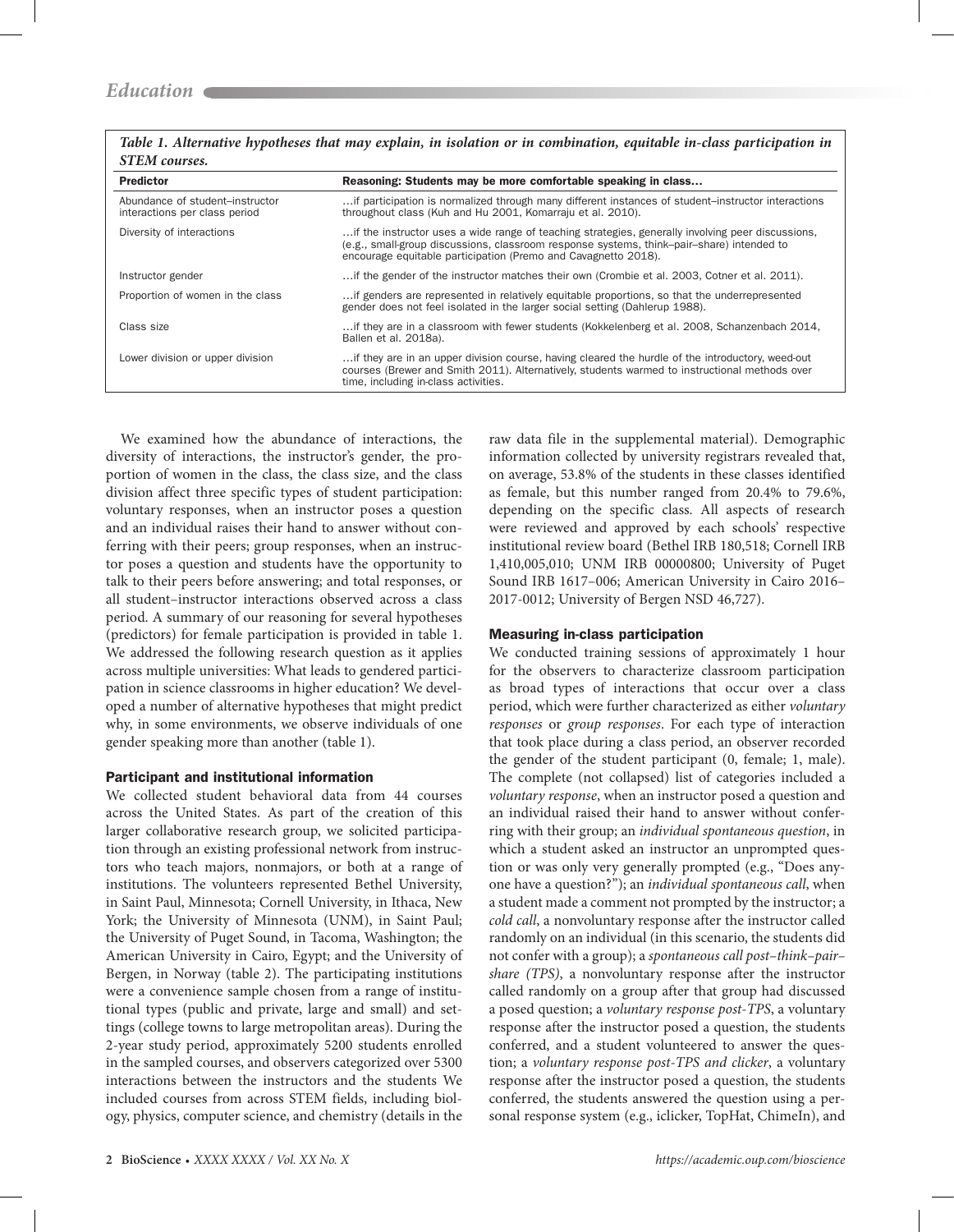| Table 2. Six universities participated in the current study, representing diverse geographic locations across the world. |                        |                             |                      |                                     |  |
|--------------------------------------------------------------------------------------------------------------------------|------------------------|-----------------------------|----------------------|-------------------------------------|--|
| <b>Institution</b>                                                                                                       | <b>Location</b>        | Undergraduate<br>enrollment | Institution type     | <b>Number of courses</b><br>sampled |  |
| American University in Cairo                                                                                             | Cairo, Egypt           | 5474                        | Private              | 4                                   |  |
| <b>Bethel University</b>                                                                                                 | St Paul, Minnesota     | 2800                        | Faith-based, private |                                     |  |
| <b>Cornell University</b>                                                                                                | Ithaca, New York       | 14,907                      | Public and private   | $\overline{2}$                      |  |
| University of Bergen                                                                                                     | Bergen, Norway         | 17,000                      | Public               | 2                                   |  |
| University of Minnesota                                                                                                  | Minneapolis, Minnesota | 30,511                      | Public               | 32                                  |  |
| University of Puget Sound                                                                                                | Tacoma, Washington     | 2553                        | Private              | 3                                   |  |

then a student volunteered to answer the question (either after or before the instructor showed the answer; this category is different from voluntary response post-TPS in that the students had committed to an answer before responding); and a *circulating instructor question or comment*, when the instructor circulated around the classroom and a student called them over with a question or comment. (We do not distinguish on the basis of the content of the interaction, because it is often difficult to identify what is said from the observer's perspective.)

To increase the power of our analyses, we focused on the most robust categories or combined relevant values to create broader categories. The final values we included in the analyses were voluntary responses, the most common type of interaction in which an instructor posed a question and an individual raised their hand to answer without conferring with their group; group responses, or any interactions that occurred between the student and the instructor after the students had had some opportunity to discuss a topic with their group members; and total responses, or all interactions between the student and the instructor. To clarify, although the total responses category is not exclusive to voluntary or group responses, voluntary and group responses are exclusive to one another. The total responses category is the sum of the voluntary and group responses, in addition to a small number of additional interactions from the original categories described above. Across the 2 years of observations, the interobserver reliability at UNM was consistently well within an acceptable range for the observers' ability to identify voluntary responses and group responses (Cohen's kappa > .90; Hallgren 2012).

Because some interactions in our observations were not strictly content related (e.g., the instructor and a student discussed a current event not related to the class) or were used only a few times across all observations, the following categories were excluded from our analysis (but note they were included in the total responses variable): individual spontaneous questions, individual spontaneous calls, cold calls, and circulating instructor questions or comments. For example, students asked individual spontaneous questions in the beginning of class more often than at any other point during a class session, and these rarely related to the material. Instead, we prioritized the following categories, because they reliably produced content-related interactions between the instructors and the students: voluntary responses, spontaneous calls post-TPS, voluntary responses post-TPS, and voluntary responses post-TPS and clicker. We included courses with at least two full-class observations (with a minimum of 2, a maximum of 20, and an average of 9.6 observations per course). Only categories that had a total of five or more student–instructor interactions across the observed class sessions for a given course were included in the analyses.

Quantifying predictor variables. To measure the abundance of instructor–student interactions in class, we calculated the average number of student–instructor interactions per class period across all of the observed class periods. The class period duration varied, so when appropriate, we scaled the average number of interactions to fit a 50-minute class period. To measure the diversity of these interactions, we applied Simpson's diversity index to calculate the equitability, or evenness, of teaching strategies per class (Simpson 1949).

Classically, Simpson's diversity index is calculated using the number and abundance of biological species observed and is used in ecology to quantify the biodiversity within a habitat. By considering relative abundances, a diversity index depends not only on species richness but on the evenness of individuals distributed among species. In the present article, we used the number of interaction types and how often instructors used each interaction type to quantify Simpson's diversity index of teaching strategies within a classroom (see supplement 1 for details and an equation). The values range from 0 to 1, with 1 being complete evenness of teaching strategies. In an education context, low values reflect classrooms with little variation in instructor–student interaction types; high values reflect classrooms with lots of different types of instructor–student interactions.

We measured the proportion of women in the class using institutional data when possible and using information from survey data obtained at the beginning of the semester that asked, "Which pronoun do you prefer to describe yourself?" The students could choose among *she*/*her*, *he*/*him*, *they*/ *them*, or *other*. The instructors' gender was determined at three levels: man (or men), woman (or women), and both (both men and women). This is because some classes were taught by a man or woman or cotaught by men only, women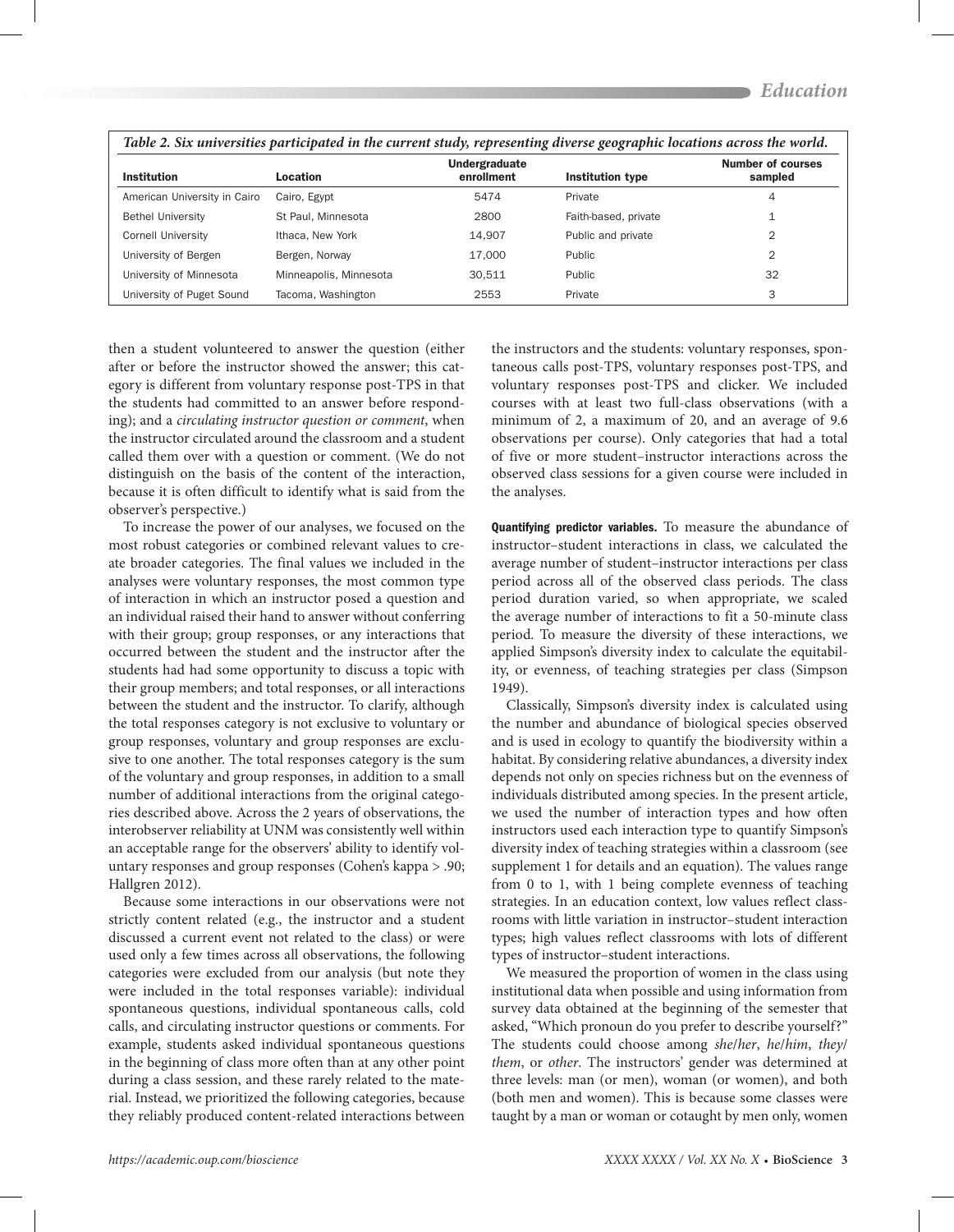| Table 3. Best fit models for analyses of total responses,<br>voluntary response, and group response across all institutions. |                                                                                |  |  |  |
|------------------------------------------------------------------------------------------------------------------------------|--------------------------------------------------------------------------------|--|--|--|
| <b>Outcome variable</b><br><b>Best fit model</b>                                                                             |                                                                                |  |  |  |
| Total responses                                                                                                              | Approximate class size $+$ (1 per university)                                  |  |  |  |
| Voluntary response                                                                                                           | Approximate class size $+$ (1 per university)                                  |  |  |  |
| Group response                                                                                                               | Approximate class size $+$ Simpson's diversity<br>$index + (1 per university)$ |  |  |  |

only, or both men and women, for which we obtained measurements for each instructor. We obtained class size information from the institution or directly from the instructor.

We categorized the classes at two levels—those that primarily enrolled first and second year students (lower division) and those that enrolled third and fourth year students (upper division). We acknowledge that the students in upper division courses do not represent a random sample of students from lower division courses; multiple selective forces may have shaped the student samples.

## Statistical analyses

We measured outcomes as likelihood ratios,  $LR<sub>W</sub>$ , or the likelihood that a participant was a woman compared with the likelihood that a participant was a man in a given category of interaction, such that a value of 1 means that the likelihood of a woman participating is the same as that of a man participating. To calculate the likelihood ratios, we divided the proportion of instructor–student interactions with women,  $I_w$  by the proportion of women in the class,  $C_w$ . We then took this value and divided it by the proportion of instructor–student interactions with men,  $I<sub>m</sub>$ , in turn divided by the proportion of men in the class, *C*m:

$$
LR_w = (I_w/C_w)/(I_m/C_m)
$$

For example, consider a semester over which we observed student participation in one class. We found that, of all of the student–instructor interactions observed, 30% involved female students, and 70% involved male students. In this example, the class composition was 80 women and 120 men (in other words, 40% women and 60% men). With these values, our outcome would be  $((.30/.40)/(.70/.60)) = .64$ (i.e., in this class, women participated .64 times as much as men participated). Values less than 1 indicate that women were less likely to participate than men, and values above one indicate that women were more likely to participate. We used linear mixed-effects models with the LME4 package in R (Bates et al. 2014, R Core Team 2014) to test the impact of predictors on the following outcome percentage differentials across institutions: voluntary responses, group responses, and total responses. We used the number of classroom observations as a weighted variable, because it encodes how many original observations were conducted in each classroom, and therefore, larger weights were assigned to courses with more reliable estimates. A model that treated all of the classroom data sets equally would give less observed classes more influence and highly observed classes too little influence. Weighting variables gives each data point the appropriate amount of influence over the parameter estimates and is particularly useful in smaller data sets.

For the multiuniversity analyses, we included schools as a random variable in the mixed-effects model. Starting with a null model, we used Akaike's information criterion (AIC) to assess the model's fit (table 3). We chose the most parsimonious model that best fit the data by calculating AIC differences  $(\Delta i)$  and Akaike weights  $(w_i)$ , which represent different ways to assess the strength of each model as the best model. We included only data that included all predictor variables (supplement 2).

Because the majority of the classes observed were at UMN, we were also interested in whether apparent trends persisted across the non-UMN institutions ( $n = 12$ ). We ran post hoc analyses on non-UMN institutions to address this question.

# Analyses of courses across six universities with mixed-effects models

Overall, across all of the classes, the average likelihood ratio for voluntary, group, and total interactions were 1.03 (standard deviation [SD] = 0.92), 0.86 (SD = 0.81), and 1.2  $(SD = 0.91)$ , respectively. To examine factors that explain observed variation in the data, we used linear mixedeffects models across the 44 classes. Our multilevel model accounted for fixed and random effects to explain variation in the data (e.g., instructor gender as a fixed effect, and school as a random effect). This approach controls for the nonindependence in sampling due to the nested nature of our data (Theobald 2018).

We present data to falsify a number of alternative hypotheses: In our sample of observed classes, gender bias in participation was not predicted by the abundance of interactions in the class (supplement 1), the genders of the instructors (figure 1a), the proportion of women sitting in the classroom (i.e., the critical mass effect; figure 1b), or whether the courses were lower (first and second year) or upper division (third or fourth year; figure 2a).

During the model selection process, all of these variables were eliminated, because they did not significantly improve the fit of the model to the data (supplement 2). The classroom trait that had the largest impact on equitable participation was class size, with women demonstrating higher levels of voluntary responses and total responses in smaller classes across six institutions (voluntary responses,  $B = -.005, t(24.810) = -3.483, p = .002, standard error$  $[SE] = 0.001$ ; total responses,  $B = -.004$ ,  $t(25.274) = -2.890$  $p = .008$ , SE = 0.001; figure 3). According to these estimates, as class size increased, fewer women were likely to voluntarily respond to questions posed by the instructor. On the basis of the estimated effect size, an increase in class size from 50 to 150 students decreased the likelihood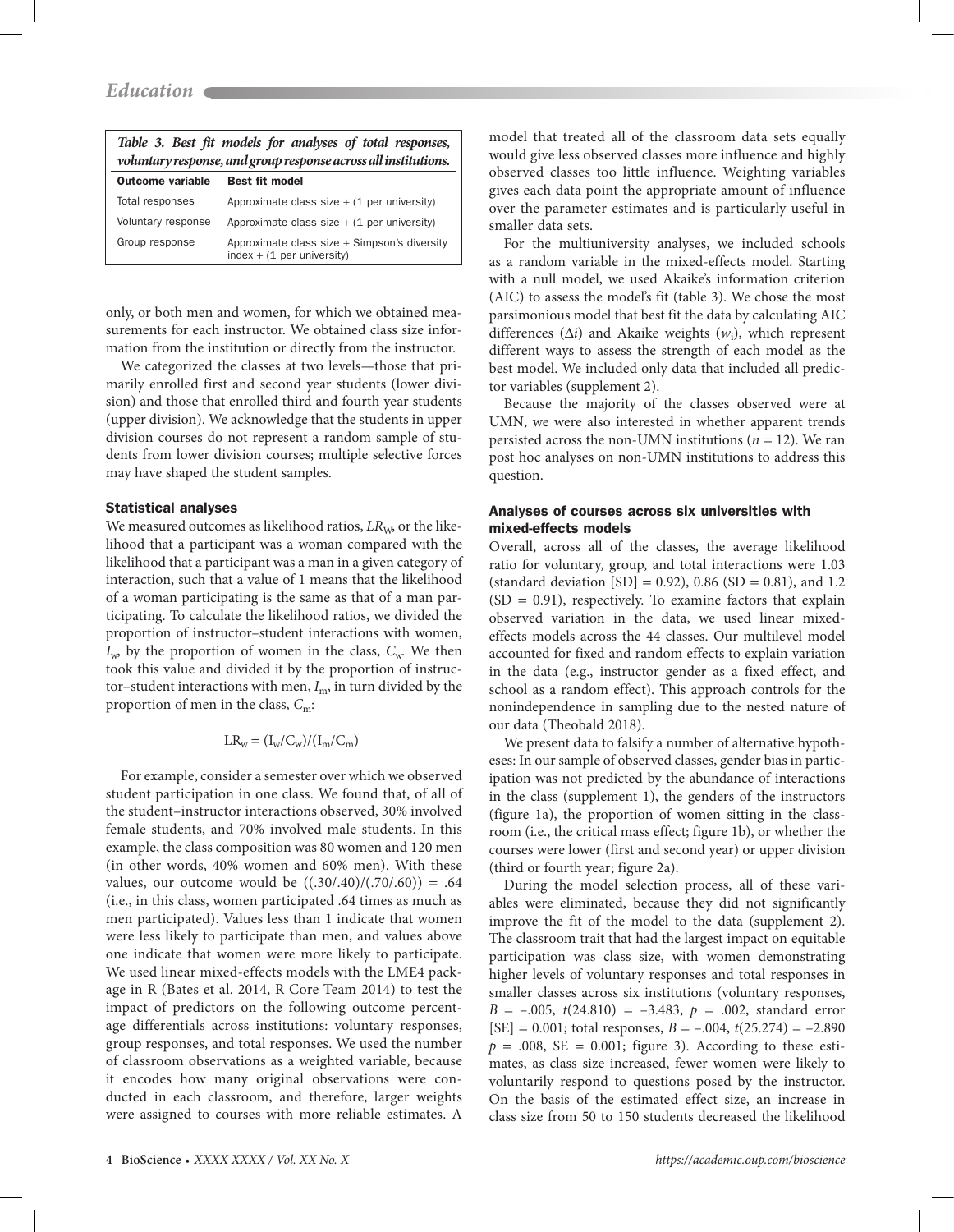

*Figure 1. (a) Instructor gender: The likelihood of female voluntary responses, group responses, and total responses based on the instructor's gender. (b) The proportion of women in the classroom: The likelihood of female voluntary responses, group responses, and total responses based on the proportion of women in the classroom (either under 50% or over 50%). The letters at the top of each panel indicate insignificant differences (***p** *> .05). Values less than 1 indicate fewer women participated relative to men, and values above 1 indicate that more women participated. The dashed line indicates parity in participation.*

of a woman participating relative to a man by 50%. Class size did not have a significant impact on gender-specific group responses across the six institutions ( $B = -.004$ ,  $t(17.805) = -1.643$ ,  $p = .118$ ,  $SE = 0.002$ ). The Simpson's diversity index, which considers the variety of interactions and how often instructors used each type of interaction, significantly predicted the group response likelihood ratios  $(B = 2.114, t(26.897) = 2.473, p = .020, SE = 0.855; figure$ 4a), with increasing likelihood of female participation as the teaching methods varied. Future research will profit from an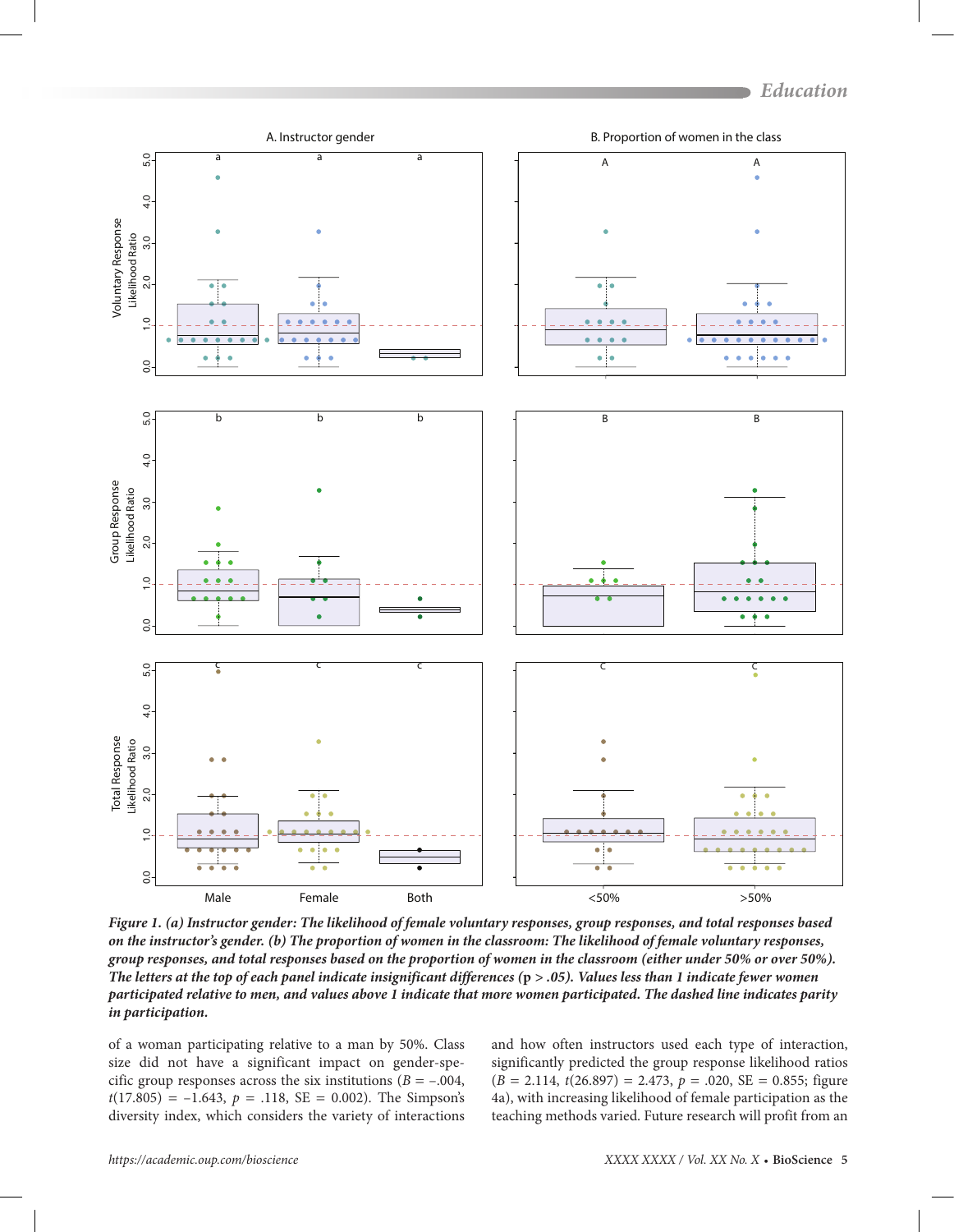*Education*



*Figure 2. The likelihood of female voluntary responses, group responses, and total responses in lower division versus upper division courses across all institutions. The letters above the box plots show a lack of statistical significance across categories (***p** *> .05).*

explicit focus on this course component to clarify the full impact of group discussions on equitable participation.

In order to test whether the relationship between class size and the likelihood of woman participation was driven by the data obtained from UMN, we combined and analyzed all of the institutions other than UMN. Because of the low sample size  $(n = 12)$ , we caution readers as they interpret our results. Using Spearman's rank-order correlations, we found significant negative correlations between class size and the likelihood of female participation with voluntary responses ( $r_S = -.774$ ,  $p = .003$ ) and total responses ( $r_S = -.770$ ,  $p = .003$ ) but not with group responses ( $n = 9$ ,  $r_S = -.200$ ,  $p = .606$ ) across the 12 non-UMN classes (supplement 3). For the Simpson's diversity index, we did not observe the same results when we removed UMN. We found significant negative correlations between Simpson's diversity index and the likelihood of female participation across voluntary responses ( $r_S$  =  $-.755$ , *p* = .005) and total responses ( $r_s$  = –.664,  $p = .018$ ) but not across group responses  $(n = 9, r<sub>S</sub> = -.050, p = .898; supplement 3).$ 

Predictors of equitable participation We analyzed predictors of female participation as voluntary responses, group responses, and total responses in a class session across 44 unique STEM courses (table 4). We falsified several alternative hypotheses and demonstrated that gender-biased participation sharply increases in large classes. These results suggest that the reluctance of women to participate in class is related to traits inherent to large classrooms. We also used a modified form of Simpson's diversity index and equitability as a proxy for diverse teaching strategies in student–instructor interactions (described in supplement 1). The Simpson's diversity index measure showed that women were more likely to participate after group work when the instructor employed diverse teaching strategies in the course.

# The impacts of class size

Research on the reduction of class size has produced mixed results and has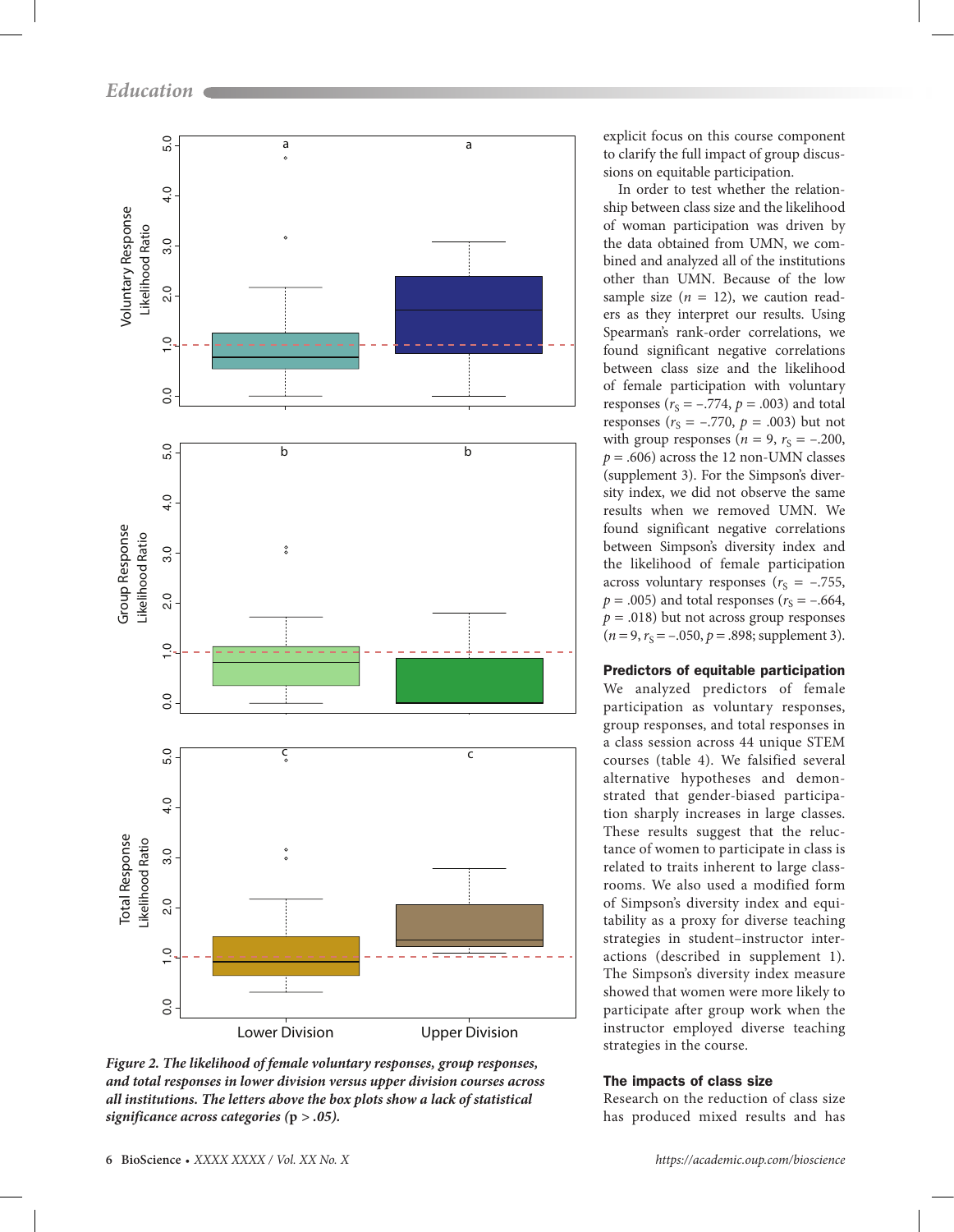

*Figure 3. The impact of class size on the likelihood of female voluntary responses, group responses, and total responses across all institutions sampled. The regression lines with confidence intervals denote significant relationships between the likelihood ratio and class size (***p** *< .05), with values below 1 indicating that women were less likely to participate than men. The size of the symbol is proportional to the number of classes observed.*

been largely focused on K–12 student populations and used much smaller scales than the data presented in the present article. Despite ongoing debates on the effectiveness of reducing class size in K–12 learning spaces, several state legislatures have appropriated significant amounts of money to reduce classes to between 15 and 20 students (summarized in Zinth 2005). For example, in 1990, the Tennessee legislature funded a longitudinal study on the impact of reducing the size of K–3 classes on student achievement. By following 7000 students across 79 elementary schools, the researchers concluded that small class sizes (13–17 students) increased student achievement scores relative to students in regular class sizes (22–25 students). Furthermore, those students who were exposed to small classes early in their education excelled later, after they were reintroduced into regularsize classes.

Inspired by the results observed in Tennessee, California passed an ambitious education reform initiative in 1996, committing more than \$1 billion a year to a class-size reduction program that provided irresistible financial incentives to school districts that reduced the number of students in K–3 classes. However, California schools confronted unique problems that did not apply in the Tennessee case study, including a shortage of qualified teachers and adequate teaching facilities to reduce class size. In addition, California was more culturally diverse, with one-third of California's students living in households in which languages other than English were primarily spoken. Research into California's efforts found that class-size reduction did not benefit school districts serving the state's most historically underserved students. This was partly because the effort was more expensive to implement than expected; in efforts to recruit new staff, they observed a decline in average teacher qualifications, and in order to create additional classroom spaces, lower-income schools used facilities and resources at the expense of other programs (Jepsen and Rivkin 2009). Therefore, the impacts of class size reduction efforts can be context dependent, and care must be taken in assessing them.

The results from studies that were focused on the effects of class size in higher education approach the research on a different scale and generally with more diverse student populations. Cuseo (2007) reviewed studies in which the effects of class size on teaching, learning, and retention were examined. His findings indicate that increasing class size had deleterious impacts on the educational outcomes of students overall and of students enrolled in first-year courses in particular. Studies using big data have echoed these findings—that student achievement declines as class size increases (Dillon et al. 2002, Kokkelenberg et al. 2008). Maringe and Sing (2014) warned that increasing class sizes are particularly dangerous when coupled with current national trends toward increased student mobility, access to higher education, and internationalization of student composition. They point to the impact of the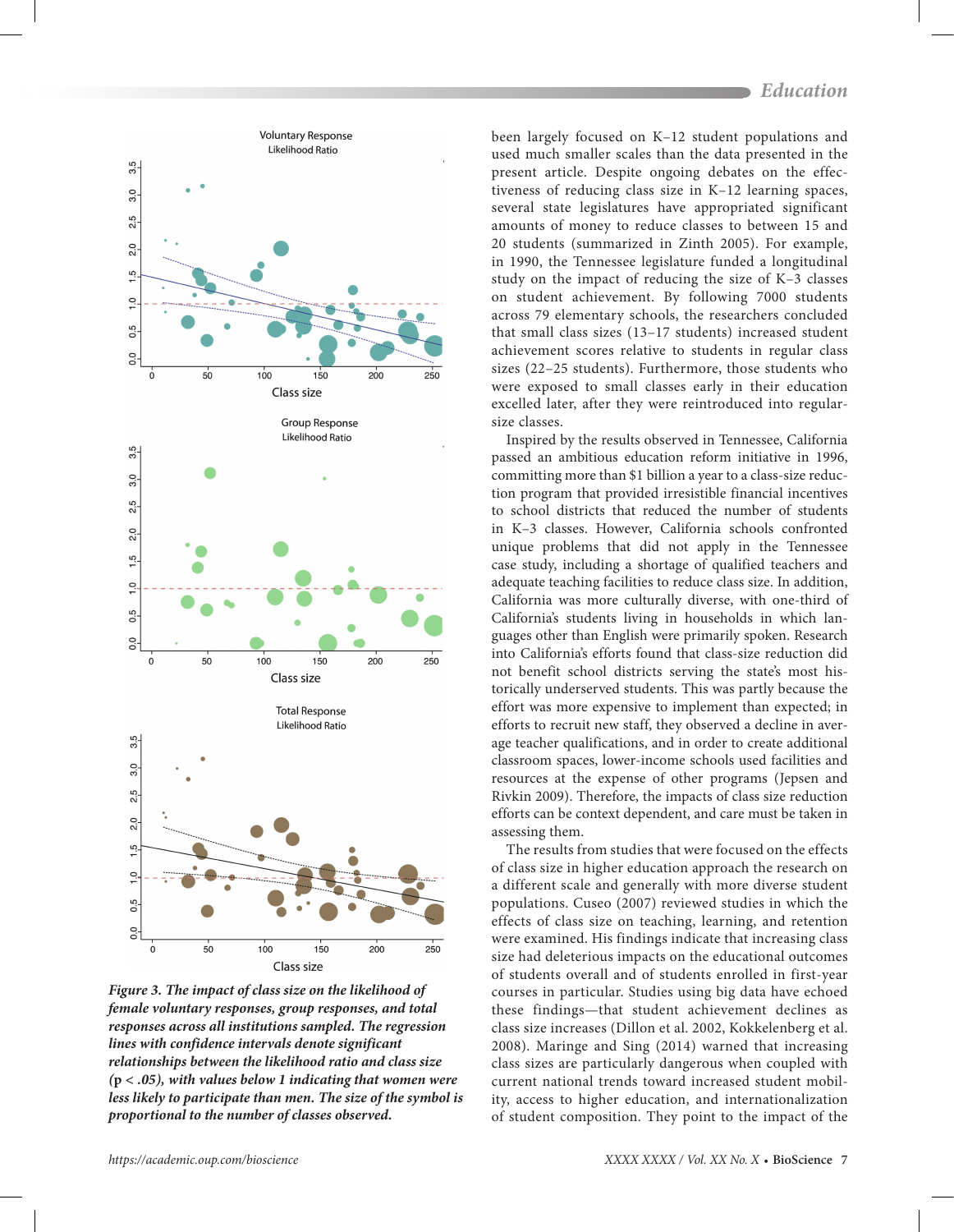*Education*



*Figure 4. The likelihood of female voluntary responses, group responses, and total responses across all institutions as a function of a calculated in-class Simpson's diversity index that measured the amount of varied teaching strategies an instructor used and the abundance of interactions per 50-minute class period. Regardless of class size, more women participated after group discussions when the instructor used more diverse types of interactions during the class period. The regression lines with confidence intervals denote significant relationships between variables (***p** *< .05), with values below 1 indicating women were less likely to participate than men.*

trade-off between individualized instruction and class size on student participation and engagement, curricular access and interpretation, opportunities for deep learning for all, and evaluation of student learning and satisfaction.

Renewed focus on this topic is warranted after the recent development of online or hybrid classes and very large enrollments. For example, students in the University of Central Florida's College of Business obtained more than 1800 signatures on a petition criticizing the college's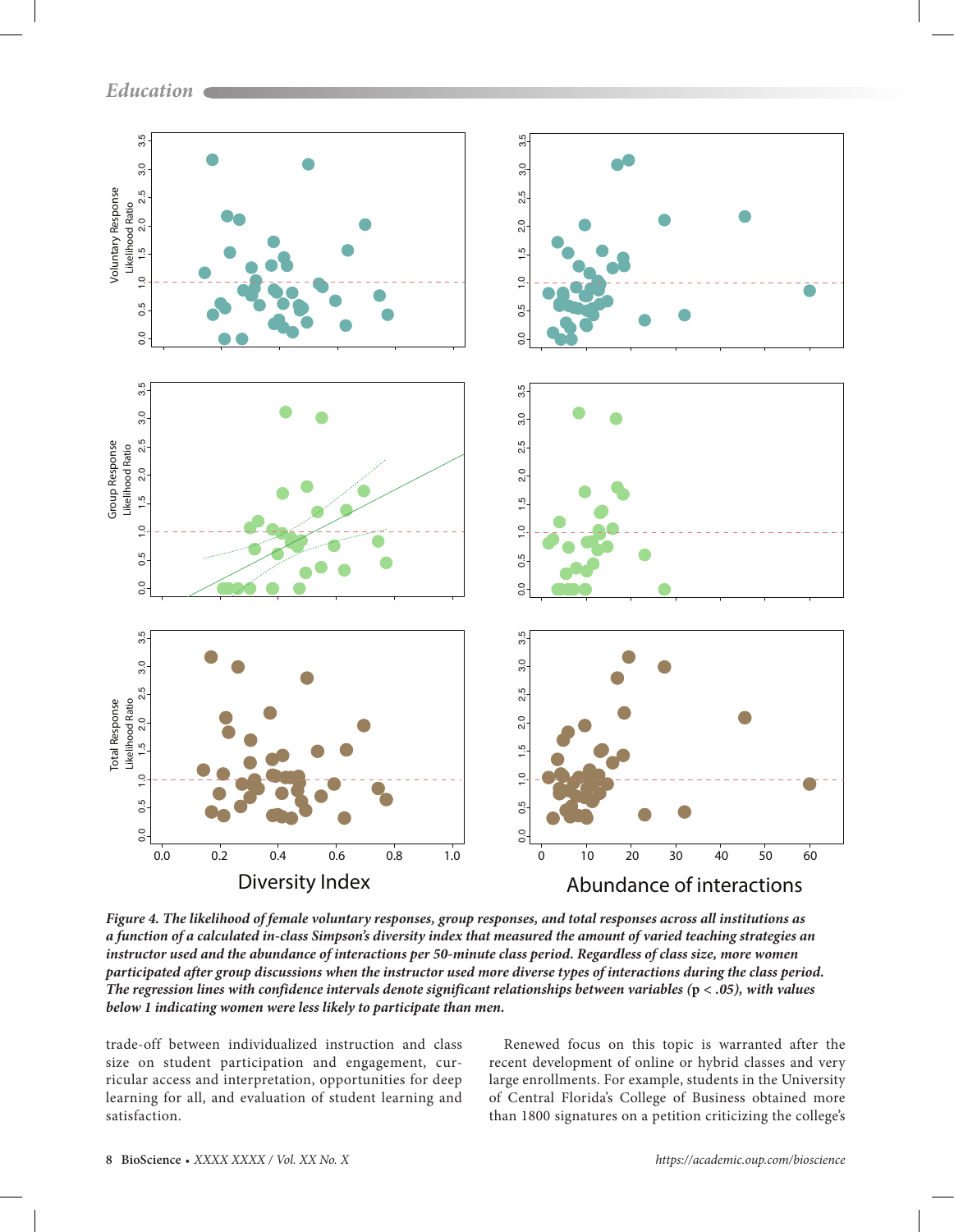| Table 4. Summary of results found in the observational study of student participation across six institutions. |             |                                                                                                      |  |  |  |
|----------------------------------------------------------------------------------------------------------------|-------------|------------------------------------------------------------------------------------------------------|--|--|--|
| <b>Course element tested</b>                                                                                   | Difference? | <b>Notes</b>                                                                                         |  |  |  |
| Abundance of student-instructor interactions                                                                   | <b>No</b>   | No effect                                                                                            |  |  |  |
| Diversity of student-instructor interactions                                                                   | Yes         | More diverse interactions = more female participation after group work                               |  |  |  |
| Proportion of women in the classroom                                                                           | No          | No effect                                                                                            |  |  |  |
| Instructor gender                                                                                              | No          | No effect                                                                                            |  |  |  |
| Class size                                                                                                     | Yes         | Smaller class size = more female participation in voluntary responses and<br>across all observations |  |  |  |
| Lower or upper division course                                                                                 | No          | No effect                                                                                            |  |  |  |

recent shift to a blended classroom model. Classes that tend to have between 800 and 2000 students learn through a reduced class time format, which eliminates lectures with the expectation that students spend more time learning with their peers outside of class to gain more thorough knowledge of the material (*www.insidehighered. com/digital-learning/article/2018/09/21/blended-learningmodel-university-central-florida-draws-business*). From an institutional perspective, although the additional costs of smaller classes are viewed as prohibitively expensive as enrollment rises, results such as those of the present study should not be ignored. Increased understanding of the qualities that support learning and participation of students in small, medium, and large classes will improve those courses' effectiveness.

# Why do we observe gender differences in participation?

Our data show that the largest gender disparities in participation occurred when the instructors elicited voluntary responses from students immediately after asking a question in a large lecture hall. Previous work suggests that instructors may not provide enough time for most students to think through a response. Rowe (1974a) reported that, when precollege instructors asked voluntary response questions, the wait time before the instructor rephrased or called on a student was approximately 1 second. With approximately 1 second, students must formulate a response and decide whether to participate, and many factors unrelated to content knowledge affect the decision to do so. Some of these factors may differentially affect men and women. For example, Cooper and colleagues (2018) showed that men generally have a higher perception of their own ability in a disciplinary domain. In the context of an interactive introductory STEM course, this may lead to increased comfort among men in readily participating in front of a large lecture.

Other work shows that different factors prevent men and women from participating, with women citing a central reason as "not working up the nerve" to ask a question or respond to an answer (Ballen et al. 2018b, Carter et al. 2017). Elements of social identity threat may also be at work, in which a person's social identity (in this case, gender), can be—or are perceived to be—negatively stereotyped (Steele et al. 2002). Evidence from the precollege literature suggests

that, regardless of how girls perform in a subject, they are more concerned about how the instructor will evaluate them (Pomerantz et al. 2002) and are less confident than boys in their science content knowledge, even after controlling for variation in their performance (Micari et al. 2007). According to Micari and colleagues, this difference is apparent in several STEM disciplines at the college level and likely plays a role in the observed skewed in-class participation toward males.

# Limitations

The methods of this study have a number of limitations. We decided to quantify real-time interactions in classrooms to expand our opportunities to collaborate across universities. However, this meant that, in some classes, the observers could not double check whether they had categorized interactions correctly if they were unsure. An advantage of having real-time observers in the classroom is a reduced uncertainty about student gender, and the observers could move if necessary to better identify students (which is not possible with a camera). Although the person who trained all of the observers was the same (CJB), we were only able to obtain reliability scores across observers at UMN. Within the categories we used (voluntary response or response after group work) we consistently had very high interobserver reliability at UNM (above .90), but this was not measured across all of the observers. Therefore, we cannot rule out the possibility that the reliability across other institutions was lower than that at UMN. However, for this reason, we urge readers to find the analyses of total responses the most reliable, because they encompass all types of interactions. In addition, for responses for which the instructor posed a question and selected a person to answer, there is the possibility that the instructor, being aware of the ongoing study, would preferentially select women more often. The instructors reported that they did not knowingly do this, and the results were similar between individual spontaneous questions (i.e., those in which a student asked an instructor an unprompted question or was only very generally prompted), where this was not an issue, and the other categories.

Another limitation is the binary assignment of gender. Such assignment may not align with self-identified gender. Gender does not exist as a binary variable but rather along a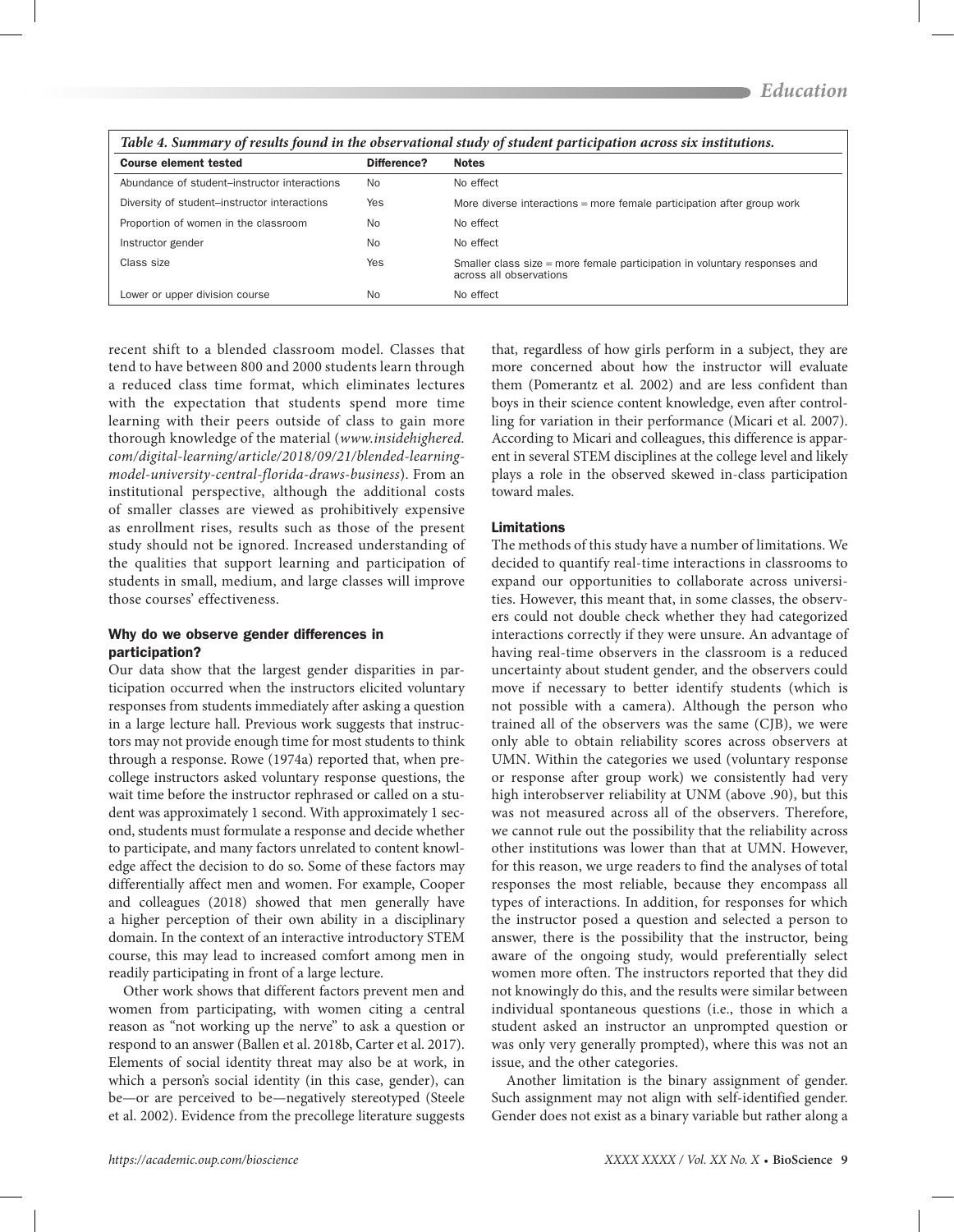continuum (Ainsworth 2015). In the present study, we only reported male and female genders because of the limitations of our noninvasive observation methods, and we recognize that we are unable to report more accurate gender identities.

Although we focused on either lower division (first and second year) or upper division (third or fourth year) classes, this does not rule out the possibility that the course level precisely reflects the composition of student experience in those courses. Specifically, some introductory classes that are required for certain majors can be taken at any time before graduation and might include larger proportions of older students than other introductory classes. We did not examine the composition of students in those classes in this context specifically.

Finally, we removed one class from the analysis, because it yielded an unusually high likelihood ratio. Whereas all other values ranged from 0 to 4 (i.e., the likelihood of female participation was up to four times that of male students), in this class, the likelihood of women participating was 18 times higher in two types of participation. We believe this may have been the impact of one or two very vocal students. Although the outlier did not affect the overall results, it created significant relationships between participation and class division. Because we cannot completely rule out the possibility that the results that include this data point are a better explanation of student participation in science, we also provide the model selection and results as they appear with the inclusion of this outlier (supplement 2). Although the current data set has limitations, this kind of collaborative effort among universities still allows us to amass enough data to assess predictors of behavior and answer larger questions across a broad sample of university types.

## What can instructors do to broaden participation?

Instructors who teach large lectures can use many simple, evidence-based strategies to increase participation. For instance, by simply lengthening wait time after asking a question from 1 second to between 3 and 5 seconds, Rowe (1974b) found that more students volunteered answers and that the students' answers were longer and more complex. In addition, asking students to discuss questions in pairs or in groups lets them work through problems in a nonthreatening environment and practice expressing their opinions prior to being called on (Smith et al. 2009). Our results show that group work mitigated the negative impact of large class size on female participation. Interdependency theory (Rusbult and Van Lange 2008) predicts that individuals who are put in positions to invest in and rely on peers for their success will also help themselves. Previous work demonstrates how increasing interdependency among classroom peers promotes participation, discussion, and ideas (Brewer and Klein 2006). In large classrooms, structured ways to promote interdependency among students is one pathway to improve equitable participation.

Another simple option is to have students respond in writing first rather than out loud, using a student response system that has space for open responses to questions. After the instructor reports a few anonymous notable answers, they can ask the students to follow up out loud. To increase the breadth of responses in class, instructors can ask for multiple volunteers and only call on one or more individuals after a certain number of students have raised their hands (Tanner 2013). Instructors can assign student groups a number and can use a random number generator to spontaneously call on the groups. Within student groups, randomly appointed reporters can be responsible for voicing an answer on behalf of their group, which also takes the responsibility off of the individual if the answer is incorrect (Cohen and Lotan 2014). Instructors can assign reporters on the basis of arbitrary qualities, such as the person who woke up earliest that morning or the person sitting closest to the classroom entryway (Tanner et al. 2013). Critically, our findings suggest that employing a diversity of strategies to promote engagement, rather than simply settling on one or two, is likely to lead to more equitable participation.

We did not explicitly address engagement in this research, but future research will profit from the study of engagement equity as a function of class size. If women are experiencing large classes differently from men, which contributes to gender gaps in participation, we may also expect differences in engagement as well.

For students, the opportunity to reflect on, interact with, and come to a deep understanding of scientific ideas is central to learning. Providing explicit guidance for instructors requires a careful investigation of the underlying factors that contribute to observed classroom disparities.

## **Conclusions**

Our results align with previous work that has called for a halt to the continued expansion of large, introductory gateway courses in science (Cuseo 2007, Achilles 2012, Baker et al. 2016) and underscores the importance of continued empirical measurement of factors that either promote or counter equity in undergraduate STEM (Brewer and Smith 2011, National Academies of Sciences and Medicine 2016). In practice, the gender gap in participation means that women in large STEM courses systematically miss out on opportunities to rehearse articulating their answers aloud to a science community in an environment where wrong answers rarely have negative impacts on consequential outcomes, such as grades. These formative experiences are bound to influence future interactions (e.g., in seminars and conferences; Pritchard et al. 2014, Carter et al. 2017, Hinsley et al. 2017, Schmidt and Davenport 2017, Schmidt et al. 2017), possibly contributing to a general tendency to undervalue the input of women in STEM (e.g., as grant recipients or speakers; Isbell et al. 2012, Grunspan et al. 2016).

Fortunately, although large lectures do pose a clear challenge to student success overall, and to equitable performance (Ballen et al. 2018) and participation specifically, instructors can employ simple strategies to minimize some of these challenges. In fact, many evidence-based activelearning techniques appear to work by making large classes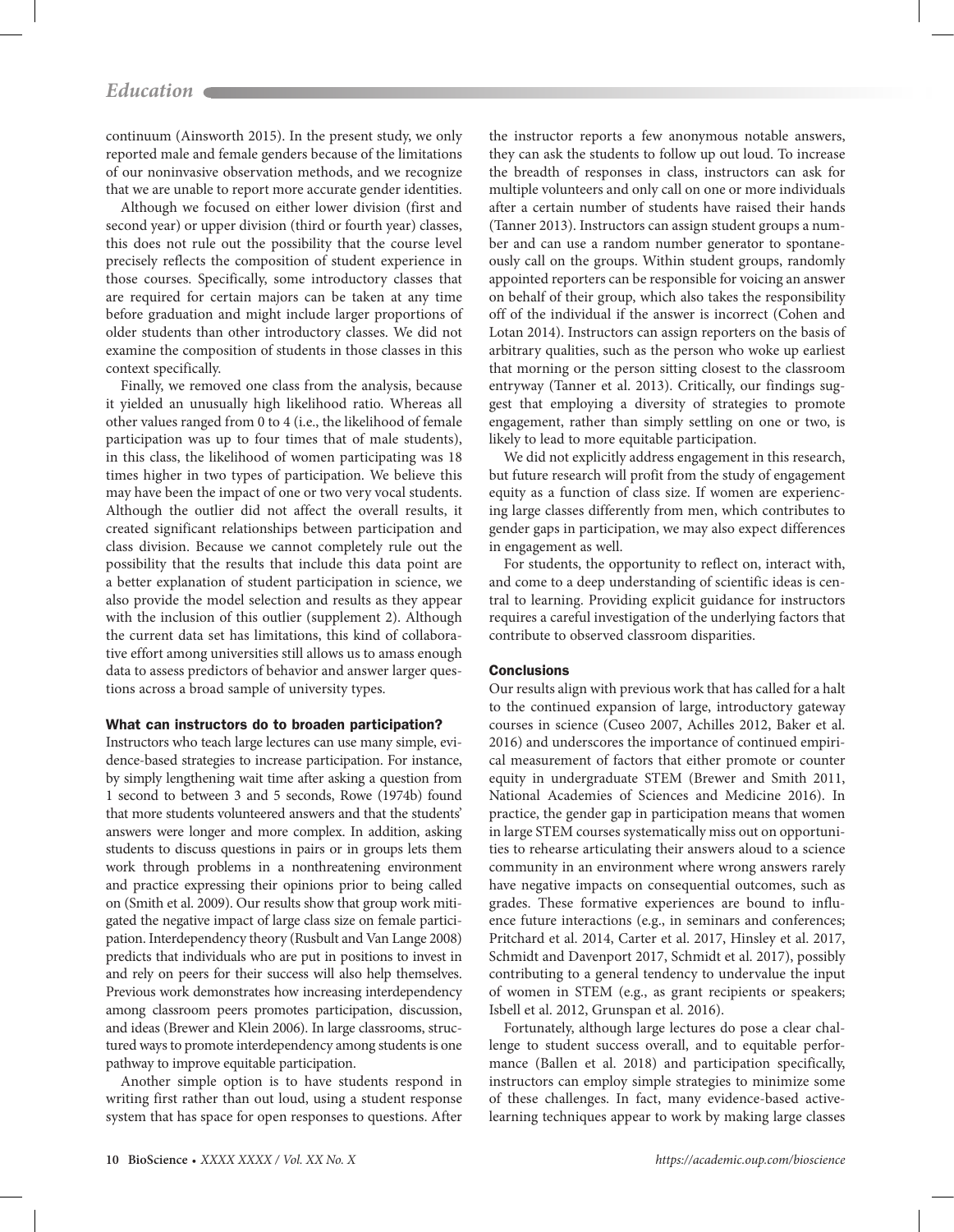function like smaller classes. Our results show that women were more likely to participate after small group discussions, and this effect was more pronounced when diverse teaching approaches were employed. Furthermore, these findings support the course deficit model, whereby overt instructional choices can minimize gaps—in this case, in participation—that may contribute to inequalities in STEM (Cotner and Ballen 2017). By placing some of the burden of responsibility on instructors, we are in a better position to be proactive in our classrooms with respect to these inequities.

We realize that, ultimately, administrators and legislators must grapple with the problems associated with large classes, and we hope this work can be part of that conversation. On the basis of our results, large classes begin to negatively affect students when they include more than approximately 120 students. This may be because class size is strongly associated with the kinds of assignments given and the level of student involvement in class. Instructors can play an active role in minimizing the problems associated with large classes by drawing on the active-learning literature and exploring which strategies, from an array of possibilities, are most effective in their own courses. Our results suggest that the best way to ameliorate the negative impact of large class sizes on female participation is to use diverse teaching strategies and small group interactions.

## Acknowledgments

This work would not have been possible without undergraduate and graduate research assistants, including Neelam Chandiramani, Melissa Khaw, Shivonne McCarthy, Sergio Molina, Jake Peterson, Meredith Song, Morgan Burkhart, Grace Leland, Brandon Vanderbush, Mai Vang, Christine Lian, Connor Neil, Tiare Gill, Kylie Young, Irene Deng, Ellica Spiut, and Gregor-Fausto Siegmund, for collecting and entering participation data; Lucy Fortson and Mos Kaveh, for connecting us with instructors; Jennifer Kroschel, Geri Grosinger, Oddfrid T. Kårstad Førland, and Rachael Shelden, for invaluable logistical support; Aaron Wynveen, Annika Moe, Mark Decker, and Cheryl Scott, for allowing us to observe their classes; and J.D. Walker, for statistical advice and valuable insights. This work was funded in part by a Research Coordination Network grant no.1729935, awarded to SC and CJB, from the National Science Foundation, RCN–UBE Incubator: Equity and Diversity in Undergraduate STEM.

## Supplemental material

Supplemental data are available at *[BIOSCI](https://academic.oup.com/bioscience/article-lookup/doi/10.1093/biosci/biz069#supplementary-data)* online.

#### References cited

Achilles CM. 2012. Class-Size Policy: The STAR Experiment and Related Class-Size Studies. National Council of Professors of Educational Administration. Policy brief vol. 1, no. 2.

Ainsworth C. 2015. Sex redefined. Nature 518: 288.

Baker BD, Farrie D, Sciarra DG. 2016. Mind the gap: 20 years of progress and retrenchment in school funding and achievement gaps. ETS Research Report Series 2016: 1–37.

- Ballen CJ, Lee D, Rakner L, Cotner S. 2018b. Politics a "chilly" environment for undergraduate women in Norway. PS: Political Science and Politics 51: 653–658.
- Ballen CJ, Wieman C, Salehi S, Searle JB, Zamudio KR. 2017. Enhancing diversity in undergraduate science: Self-efficacy drives performance gains with active learning. CBE—Life Sciences Education 16 (art. 56).
- Bates D, Mächler M, Bolker B, Walker S. 2014. Fitting linear mixedeffects models using lme4. ArXiv. Cornel University. [https://arxiv.org/](https://arxiv.org/abs/1406.5823) [abs/1406.5823.](https://arxiv.org/abs/1406.5823)
- Beede DN, Julian TA, Langdon D, McKittrick G, Khan B, Doms ME. 2011. Women in STEM: A gender gap to innovation. US Department of Commerce. Economics and Statistics Administration issue brief no. 04-11.
- Beichner RJ, Saul JM, Abbott DS, Morse JJ, Deardorff D, Allain RJ, Bonham SW, Dancy MH, Risley JS. 2007. The student-centered activities for large enrollment undergraduate programs (SCALE-UP) project. Research-Based Reform of University Physics 1: 2–39.
- Bornmann L, Mutz R, Daniel H-D. 2007. Gender differences in grant peer review: A meta-analysis. Journal of Informetrics 1: 226–238.
- Brewer CA, Smith D. 2011. Vision and Change in Undergraduate Biology Education: A Call to Action. American Association for the Advancement of Science.
- Brewer S, Klein JD. 2006. Type of positive interdependence and affiliation motive in an asynchronous, collaborative learning environment. Educational Technology Research and Development 54: 331–354.
- Carter A, Croft A, Lukas D, Sandstrom G. 2017. Women's visibility in academic seminars: Women ask fewer questions than men. ArXiv. Cornell University. https://arxiv.org/abs/1711.10985.
- Cohen EG, Lotan RA. 2014. Designing Groupwork: Strategies for the Heterogeneous Classroom, 3rd ed. Teachers College Press.
- Cooper KM, Krieg A, Brownell SE. 2018. Who perceives they are smarter? Exploring the influence of student characteristics on student academic self-concept in physiology. Advances in Physiology Education 42: 200–208.
- Cotner S, Ballen CJ. 2017. Can mixed assessment methods make biology classes more equitable? PLOS ONE 12 (art. e0189610).
- Cotner S, Ballen C, Brooks DC, Moore R. 2011. Instructor gender and student confidence in the sciences: A need for more role models. Journal of College Science Teaching 40: 96–101.
- Crombie G, Pyke SW, Silverthorn N, Jones A, Piccinin S. 2003. Students' perceptions of their classroom participation and instructor as a function of gender and context. Journal of Higher Education 74: 51–76.
- Cuseo J. 2007. The empirical case against large class size: Adverse effects on the teaching, learning, and retention of first-year students. Journal of Faculty Development 21: 5–21.
- Dahlerup D. 1988. From a small to a large minority: Women in Scandinavian politics. Scandinavian Political Studies 11: 275–298.
- Dillon M, Kokkelenberg EC, Christy SM. 2002. The effects of class size on student achievement in higher education: Applying an earnings function. DigitalCommons@IRL, Cornell University. http://digitalcommons.ilr.cornell.edu/cheri/15.
- Eddy SL, Brownell SE, Wenderoth MP. 2014. Gender gaps in achievement and participation in multiple introductory biology classrooms. CBE— Life Sciences Education 13: 478–492.
- Freeman S, Eddy SL, McDonough M, Smith MK, Okoroafor N, Jordt H, Wenderoth MP. 2014. Active learning increases student performance in science, engineering, and mathematics. Proceedings of the National Academy of Sciences 111: 8410–8415.
- Freeman S, Haak D, Wenderoth MP. 2011. Increased course structure improves performance in introductory biology. CBE Life Sciences Education 10: 175–186.